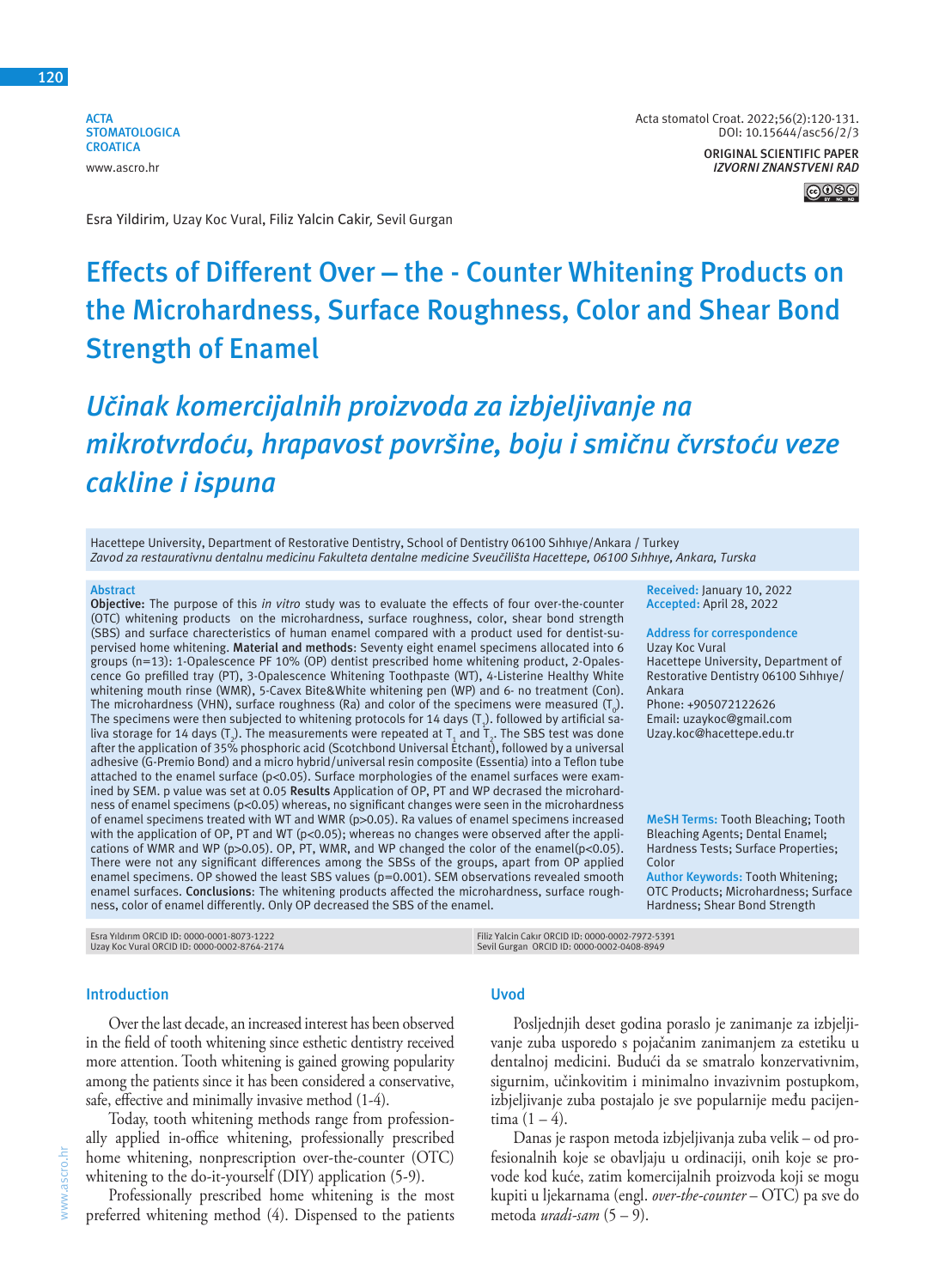and closely monitored by the dentists, this technique is done by using 10% carbamide peroxide (CP) in a tray that is worn for at least two weeks. This concentration is well accepted due to its safety, excellent esthetic results, low incidence of side effects and increased effectiveness of the whitening (9, 10).

The satisfactory results achieved with professionally prescribed home whitening systems have led the developments of OTC products. OTC products were first marketed by the year 2000, with their lower cost, availability, easy access and application (9, 11, 12).

Currently, there have been a huge number of OTC products available with capability of whitening within 1-4 weeks. These whitening products are in the form of gels, mouth washes, pens, gums, toothpastes, films or paint-ons with lower concentrations of hydrogen peroxide (HP), and are sold at pharmacies, supermarkets and over the Internet (9, 12- 15). These products may have potential side effects (14-16). The influence of the whitening agent to the oral tissues is important due to the oxidizing process which occurs during the whitening procedure. Several studies have reported an increase in the porosity, over-etched appearance, loss of prismatic structure and calcium and alterations in the organic content of enamel (3, 4, 6, 8, 16, 17).

However, there have not been a sufficient number of reports providing a scientific background for these whitening products. Since there has been a huge variety of new products and lack of evidence about their efficacy, the aim of this *in vitro* investigation was to evaluate the effects of four OTC products, that is, a prefilled tray, a whitening tooth paste, a whitening mouth rinse and a whitening pen, on the microhardness, surface roughness, color, shear bond strength (SBS), and surface charecteristics of human enamel as compared with a whitening gel (10% CP) used for dentist-supervised home whitening. The null hypothesis was that there would be no significant differences among the tested whitening products with regard to (1) microhardness, (2) surface roughness, (3) color, and (4) SBS to enamel.

#### **Material and methods**

The whitening products tested are shown in Table 1 and the experimental procedure is illustrated in Figure 1.

#### Ethical aspects

The study protocol was approved by the non- interventional Ethics Committee of the University (2020/08-41).

#### Sample size calculation:

One-way ANOVA-type power analyses were done to calculate the estimated sample size using G\*Power package (version 3.1, Heinrich-Heine Dusseldorf University, Dusseldorf, Germany). The selected parameters were; 95% confidence interval, 80% power and 0.50 effect size. Twelve specimens per group were calculated.

#### Specimen Preparation

One hundred and twenty human permanent maxillary central incisors obtained from the pool of extracted teeth at

Izbjeljivanje kod kuće koje kontroliraju doktori dentalne medicine najpopularniji je način izbjeljivanja (4). Sredstvo se daje pacijentu koji se njime koristi uz profesionalnu kontrolu. Ta tehnika koristi se 10-postotnim karbamidnim peroksidom (CP) u udlazi koja se nosi najmanje dva tjedna. Koncentracija je prihvatljiva jer je sigurna, estetski rezultati su odlični, incidencija nuspojava je niska i povećana je učinkovitost izbjeljivanja (9, 10).

Zadovoljavajući rezultati koji se postižu tim načinom izbjeljivanja potaknuli su komercijalnu proizvodnju, pa se OTC proizvodi mogu kupiti u ljekarnama. Počeli su se reklamirati 2000. godine, a prednost im je niska cijena, dostupnost, jednostavna i pristupačnost u primjeni (9, 11, 12).

Trenutačno se može nabaviti niz OTC proizvoda koji izbjeljuju zube između jednoga i četiri tjedna. Dostupni su u obliku gelova, tekućina za ispiranje, olovaka, žvakaćih guma, zubnih pasti, premaza te lakova s niskim koncentracijama vodikova peroksida (HP), a prodaju se u ljekarnama, supermarketima ili na internetu (9, 12 – 15). Svi ti proizvodi imaju potencijalne nuspojave (14 – 16). Utjecaj sredstva za izbjeljivanje na oralna tkiva važan je zbog procesa oksidacije tijekom izbjeljivanja. U nekoliko istraživanja opisano je povećanje poroznosti cakline, pretjerano najetkani izgled cakline, gubitak prizmatske strukture i kalcija te promjene u organskome sastavu cakline (3, 4, 6, 8, 16, 17).

Nema dovoljno tekstova koji bi dali znanstvenu podlogu svim tim proizvodima za izbjeljivanje. Budući da ih je mnogo, a nedostaju podatci o učinkovitosti, cilj ovog istraživanja *in vitro* bio je procijeniti učinke četiriju OTC proizvoda – unaprijed pripremljene udlage, zubne paste za izbjeljivanje, tekućine za ispiranje koja izbjeljuje i olovke za izbjeljivanje – na mikrotvrdoću, hrapavost površine, boju i snagu vezivanja (engl. *shear bond strength* – SBS) te površinska obilježja ljudske cakline u usporedbi s djelovanjem gela za izbjeljivanje (10 % CP) koji se koristi pod nadzorom doktora dentalne medicine. Nulta hipoteza glasila je da neće biti značajnih razlika između ispitivanih proizvoda kada je riječ o (1) mikrotvrdoći, (2) hrapavosti površine, (3) boji te (4) SBS-u cakline.

#### **Materijal i metode**

Ispitivana sredstva za izbjeljivanje prikazana su u tablici 1., a eksperimentalni postupak na slici 1.

#### Etički aspekti

Protokol istraživanja odobrilo je Sveučilišno etičko povjerenstvo za neintervencijska klinička istraživanja (2020/08- 41).

#### Izračun veličine uzorka

Za izračunavanje procijenjene veličine uzorka primijenjena je jednosmerna ANOVA analiza snage s pomoću G\*Power paketa (verzija 3.1, Heinrich-Heine Universität, Düsseldorf, SR Njemačka). Odabrani parametri bili su: 95-postotni interval pouzdanosti, 80-postotna snaga i učinak veličine 0,50. Dobiven je rezultat od 12 uzoraka po skupini.

#### Priprema uzoraka

Stotinu dvadeset gornjih trajnih središnjih sjekutića (inciziva), dobivenih od Zavoda za oralnu kirurgiju Fakulteta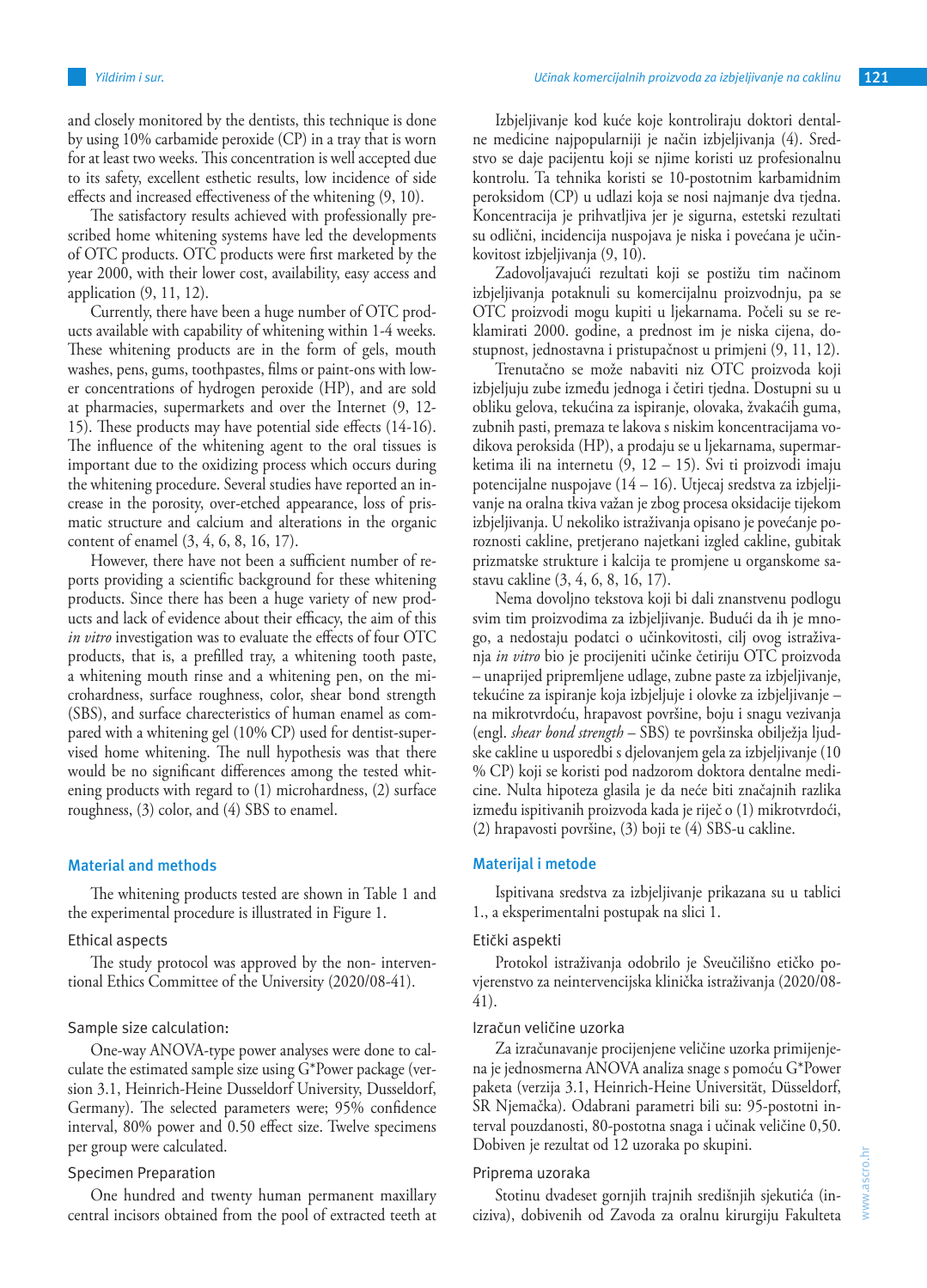**Table 1** Whitening products used in the study

| Tablica 1. Proizvodi za izbjeljivanje korišteni u istraživanju                                                        |                                                     |                                                                                                                                                                                                                                                                                          |                                                                                           |  |  |  |  |  |
|-----------------------------------------------------------------------------------------------------------------------|-----------------------------------------------------|------------------------------------------------------------------------------------------------------------------------------------------------------------------------------------------------------------------------------------------------------------------------------------------|-------------------------------------------------------------------------------------------|--|--|--|--|--|
| <b>Whitening Product/Proizvod za</b><br>izbjeljivanje                                                                 | Manufacturer/Proizvođač                             | <b>Composition/Sastav</b>                                                                                                                                                                                                                                                                | Daily Use/Total<br>Number of Treatment Days/<br>Dnevno korištenje/broj dana<br>korištenja |  |  |  |  |  |
| Opalescence PF 10 %<br>(Dentist-supervised home<br>whitening<br>(OP)/Izbjeljivanje kod kuće koje<br>kontrolira doktor | Ultradent Products, South Jordan<br>UT, USA         | 10 % Carbamide Peroxide.<br>Polyacrylic acid, 0.3 %<br>Sodium fluoride, 3 %<br>Sodium hydroxide                                                                                                                                                                                          | 8 hours a day/14 days/8 sati<br>dnevno/14 dana                                            |  |  |  |  |  |
| Opalescence Go<br>(Prefilled Tray)<br>(PT)/Unaprijed pripremljena<br>udlaga                                           | Ultradent Products, South Jordan<br>UT, USA         | 6 % Hydrogen Peroxide, sodium hydroxide,<br>potassium nitrate, sodium fluoride                                                                                                                                                                                                           | 30 minutes a day/14 days/30<br>minuta dnevno/14 dana                                      |  |  |  |  |  |
| Opalescence<br>(Whitening Toothpaste)<br>(WT)/zubna pasta za izbjeljivanje                                            | Ultradent Products, South Jordan<br>UT, USA         | Sodium fluoride, glycerin, water (aqua),<br>silica, sorbitol, xylitol, flavor, poloxamer,<br>sodium lauryl sulfate, carbomer, FD&C<br>Blue # 1 (Cl 42090), FD&C Yellow # 5<br>(Cl 19140), sodium benzoate, sodium<br>hydroxide, Sparkle (CI 77019, CI 77891),<br>sucralose, xanthan gum. | 2 minutes twice daily/14 days/2<br>minute 2 puta dnevno/14 dana                           |  |  |  |  |  |
| Cavex Bite&White<br>(Whitening Pen)<br>(WP)/olovka za izbjeljivanje                                                   | Cavex, Haarlem, Holland                             | 6 % Hydrogen Peroxide, polyethylene<br>glycol, PVP peroxide, glycerin, Peppermint<br>oil                                                                                                                                                                                                 | 30 minutes a day/14 days/30<br>minuta dnevno/14 dana                                      |  |  |  |  |  |
| Listerine Healty White<br>(Whitening Mouth Rinse)<br>(WMR)/tekućina za izbjeljivanje                                  | Johnson & Johnson Consumer<br>Inc., New Jersey, USA | Water, 8 % alcohol, 2% Hydrogen Peroxide,<br>sodium phosphate, poloxamer<br>407, sodium lauryl sulfate, sodium citrate,<br>mint aroma, menthol, eucalyptol,<br>Sodium saccharin, sucralose                                                                                               | 2 minutes twice daily/14 days/2<br>minute 2 puta dnevno/14 dana                           |  |  |  |  |  |



# www.ascro.hr www.ascro.hr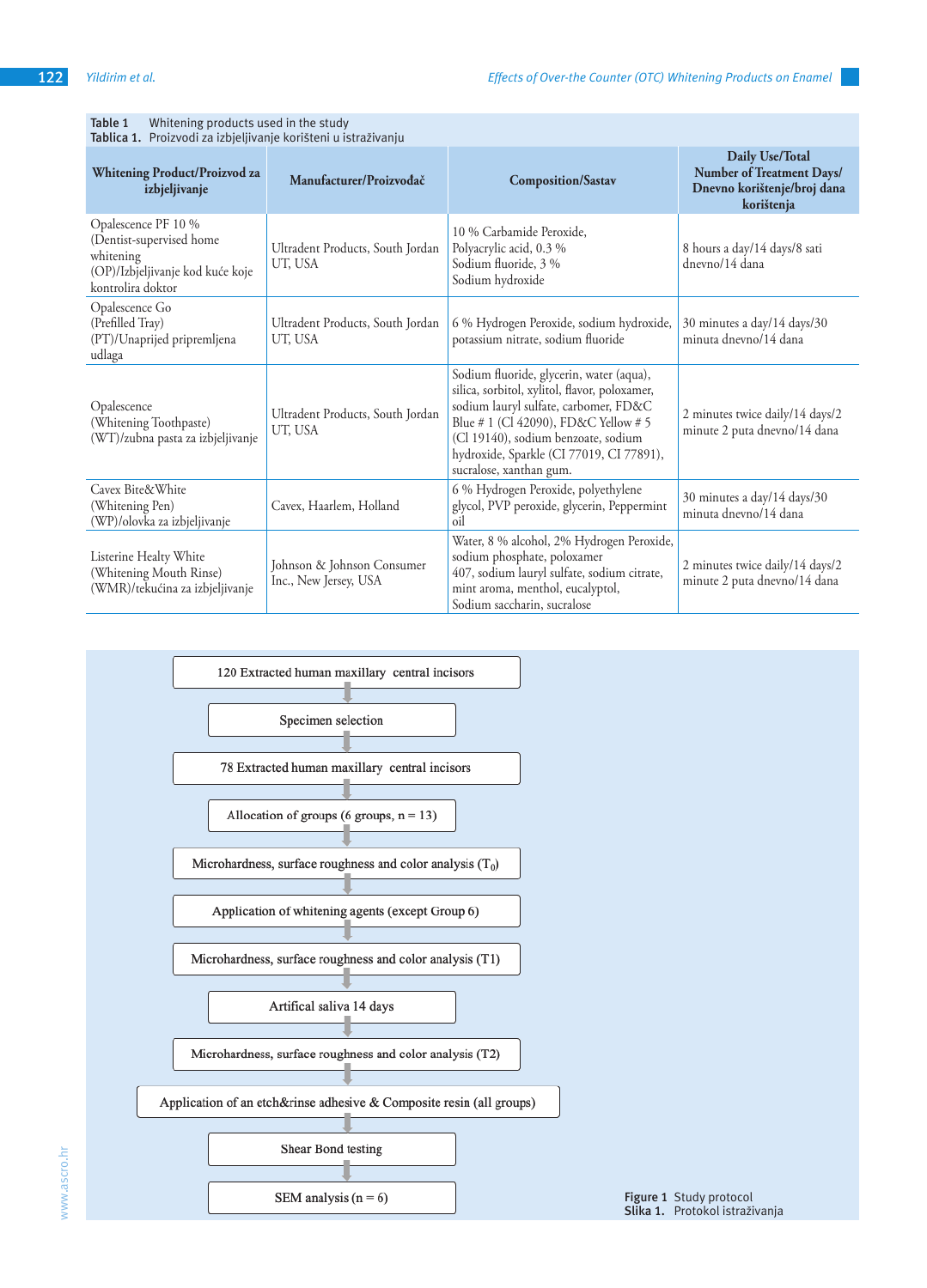Oral Surgery Department of the Dental School were examined by a stereomicroscope at 10 X magnification (American Optical, Buffalo, NY, USA), and 78 teeth were selected for the study in line with the Human Tissue Act procedures. The teeth with similar shade, size and surface texture were employed. The roots were cut 1 mm below the cemento-enamel junction with a diamond saw attached to a sectioning machine (Isomet 1000 Precision Diamond Saw, Buehler Ltd, Illinois, USA). Debris was removed by a curette and air / water jet from the crowns and then stored in 0.1% thymol solution at 5OC. The crowns were embedded in acrylic resin molds (Integra, Ankara, Turkey) leaving the buccal surfaces exposed and then the enamel surfaces were polished by silicon carbide papers (600, 800, 1000, 1200 and 2000 grit) (English Abrasives, London, UK). Subsequently, the specimens were allocated into 6 groups  $(n = 13)$  randomly for whitening purposes as follows:

- 1- Opalescence PF 10% (OP)/dentist prescribed at- home whitening product
- 2- Opalescence Go (PT) / prefilled tray
- 3- Opalescence (WT) /Whitening Toothpaste
- 4- Listerine Healthy White (WMR)/ whitening mouth rinse
- 5- Cavex Bite&White (WP)/whitening pen
- 6- No treatment (Con)

Representative specimens (1; per group) were allocated for SEM. All the specimens were prepared for microhardness (VHN), surface roughness (Ra) and color testing before the application of whitening products.

#### Microhardness measurement

The baseline microhardness (VHN) of the specimens were measured with a Vicker's microhardness tester (HMV-2, Shimadzu Corp., Kyoto, Japan) with a load of 980 g for 15s. Five indentations were taken at 100 mm intervals and averaged. Vicker's microhardness tester was calibrated after each reading.

#### Surface roughness measurement

To measure the baseline surface roughness *(*Ra) of the specimens, a contact-type profilometer (Perthometer M2, Mahr GmbH, Gottingen, Germany) was used. Each specimen was placed on a custom-made jig to ensure its position, and then the needle of the device was inserted on the surface of the specimen. Five Ra measurements were recorded from the center of each specimen's surface and averaged. The profilometer was calibrated after every 3 readings.

#### Color Evaluation

The baseline color evaluations were assessed by a spectrophotometer (CM-700d, Konica Minolta, Tokyo, Japan) with software (Spectra Magic NX, Konica Minolta). CIE L\*a\*b\* recordings were obtained as  $L^*$  is lightness, from white to black (100 - 0),  $a^*$  is red – green and  $b^*$  is yellow – blue chromatic coordinates. For each specimen, three readings were obtained and averaged. D65 standart light was used for irradiation, and a white reflectance standard (CM-A117, Konica Minolta) and a black box (CM-A182, Konica, Minolta) were used for calibration*.* Color change was calculated as follows: dentalne medicine, analizirano je stereomikroskopom na deseterostrukom povećanju (American Optical, Buffalo, SAD) (18) te je njih 78 odabrano za istraživanje u skladu s procedurama Zakona o ljudskom tkivu. Zubi su bili slične nijanse, veličine i površinske teksture. Korijeni su odrezani 1 mm ispod caklinsko-cementnoga spojišta dijamantnom pilom pričvršćenom na sekcijski aparat (Isomet 1000 Precision Diamond Saw, Buehler Ltd, Illinois, SAD). Otpad s kruna uklonjen je kiretom i mješavinom zraka i vode te su uronjene u 0,1-postotnu otopinu timola temperature 5 °C. Krune su zatim uronjene u akrilatne kalupe (Integra, Ankara, Turska) tako da su bukalne strane ostale izvan kalupa. Površina cakline ispolirana je silikonskim karbidnim papirima (grubosti 600, 800, 1000, 1200 i 2000, English Abrasives, London, Ujedinjeno Kraljevstvo). Poslije toga uzorci su podijeljeni u šest skupina (n = 13) slučajnim odabirom u svrhu izbjeljivanja i to na sljedeći način:

- 1. Opalescence PF 10 % proizvod za korištenje kod kuće pod nadzorom doktora dentalne medicine
- 2. Opalescence Go (PT) unaprijed ispunjeni kalup
- 3. Opalescence (WT) zubna pasta za izbjeljivanje
- 4. Listerine Healthy White (WMR) tekućina za ispiranje koja izbjeljuje
- 5. Cavex Bite&White (WP) olovka za izbjeljivanje
- 6. Con bez intervencije.

Reprezentativni uzorci (1 po skupini) odabrani su za SEM. Svi uzorci testirani su za mikrotvrdoću (VHN), hrapavost površine (Ra) te boju prije primjene sredstava za izbjeljivanje.

#### Mjerenje mikrotvrdoće

Početna vrijednost Vickersove tvrdoće (VHN) uzoraka mjerena je Vickersovim ispitivačem mikrotvrdoće (HMV-2, Shimadzu Corp., Kyoto, Japan) opterećenim s 980 g tijekom 15 sekunda. Na udaljenosti od 100 mm napravljeno je pet udubina te su zaokružene njihove vrijednosti. Ispitivač je provjeravan nakon svakoga testiranja.

#### Mjerenje hrapavosti površine

Za mjerenje početne hrapavosti površine uzoraka (Ra) korišten je kontaktni profilometar (Perthometer M2, Mahr GmbH, Göttingen, SR Njemačka). Svaki uzorak postavljen je na njemu prilagođeno postolje te je igla naprave uronjena u površinu uzorka. Iz sredine svakoga uzorka obavljeno je pet mjerenja i izračunata je srednja vrijednost. Profilometar je ponovno kalibriran nakon triju mjerenja.

#### Procjena boje

Početna procjena boje uzoraka procjenjena je spektrofotometrom (CM-700d, Konica Minolta, Tokyo, Japan) i softverom (Spectra Magic NX, Konica Minolta). Dobivene su vrijednosti mjerenja CIE L\*a\*b, u kojem je L\* bila svjetlina, od bijeloga do crnoga (100-0), a\* je crveno-zelena, a b\* žutoplava kromatska koordinata. Svaki uzorak mjeren je tri puta te je izračunata srednja vrijednost. Za obasjavanje je korišteno standardno svjetlo D65, a za kalibraciju je upotrijebljen bijeli reflektirajući standard (CM-A117, Konica Minolta) i crna kutija (CM-A182, Konica Minolta). Promjena boje izračuna-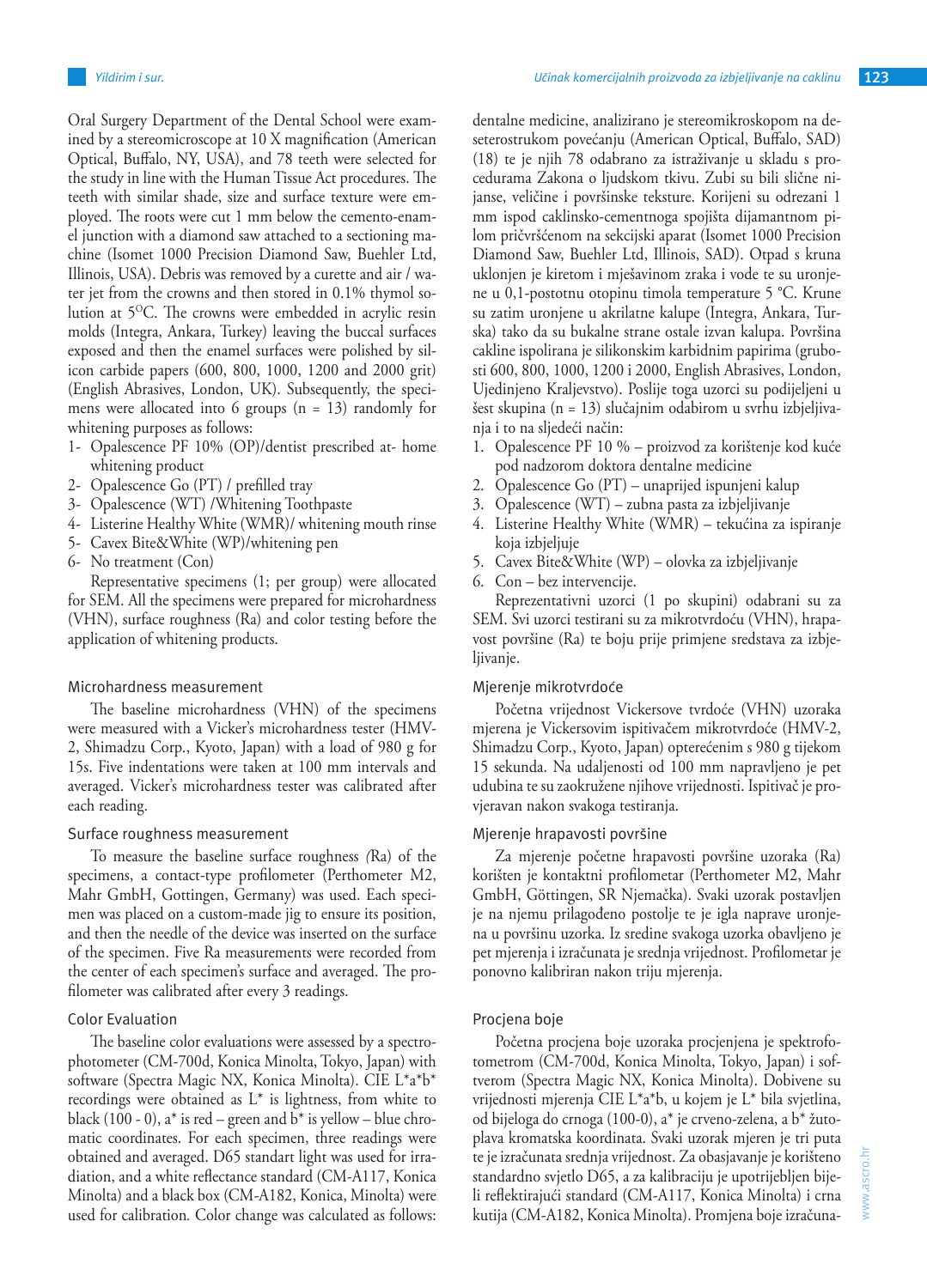After surface hardness, roughness and color evaluations, all goups were subjected to whitening protocols according to the manufacturers' instructions.

#### Whitening protocols

Whitening agents were used with reference to the the manufacturer's instructions. Between whitening procedures, artificial saliva at 4 °C (22) was used as storage media.

OP (n:12): Opalescence PF 10% (Ultradent, Inc., South Jordan UT, USA) was applied with a brush onto the enamel surfaces approximately 1 mm thick for 8 hours a day and the specimens were kept in humid enviroment at 37°C for 14 consecutive days. At the end of each whitening procedure, the whitening gel was removed and the specimens were thoroughly rinsed and dried. The specimens were then transferred into the artificial saliva which was renewed daily.

PT (n:12): After the prefilled whitening tray (Opalescence Go, Ultradent, Inc., South Jordan UT, USA) had been taken out from its packaging, the colored outer tray was removed leaving the white inner tray. Then, this layer was cut according to the size of enamel specimen and enamel surface was covered with the whitening strip for 30 min at 37°C for 14 days. After each whitening protocol, the specimens were thoroughly rinsed and dried, and then transferred into the artificial saliva.

WT (n:12): A soft electric toothbrush in daily mouth cleaning mode (Triumph 5000 D34; Oral B, Braun GmbH, Kronberg Germany) with a whitening toothpaste (Opalescence, Ultradent Inc., South Jordan, Utah,USA) which was dilued by distilled water at a 1:3 (w/v) ratio  $(23)$  was used for brushing purposes for 2 min twice/ a day during 14 days (24). Following the brushing procedure, the specimens were thoroughly rinsed and dried and then transferred into the artificial saliva.

WMR (n:12): The specimens in this group were immersed in whitening mouth rinse (Listerine Healthy White, Johnson & Johnson Consumer Inc., New Jersey, USA) for 2 min twice a day for 14 days in humid atmosphere at 37°C. The specimens were thoroughly rinsed and dried and then kept in artificial saliva following each immersion.

WP (n:12): After the cap of the whitening pen (Cavex Bite&White, Cavex, Haarlem, Nederland) had been taken off, the pen button was turned until a small droplet of whitening gel appeared on the tip brush. The enamel surface was covered with a thin layer of gel for 30 min/ a day for 14 days. At the end of each treatment, specimens were thoroughly rinsed and dried and then transfered into articial saliva.

After 14 days of whitening protocols, surface hardness, roughness and color measurements were repeated  $(T_1)$  and then the specimens were kept in artificial saliva at  $37^{\circ}$ C for another 14 days. The measurements were again repeated  $(T_{_2})$ .

#### SBS test

ascro.hr www.ascro.hr  $\geqslant$ 

The specimens including the CON group, underwent a SBS test. After the application of 35% phosphoric acid (Scotchbond Universal Etchant, 3M ESPE, St. Paul, MN, ta je prema formulama  $\Delta E = [(L1-L0)^2 + (a1-a0)^2 + (b1-b0)^2]^{1/2}$ i  $\Delta E_{00} = [(\Delta L'/K_L S_L)^2 + (\Delta C'/K_C S_C)^2 + (\Delta H'/K_H S_H)^2 + R_T^*$  $(\Delta C^{\gamma}/K_cS_c)^* (\Delta H^{\gamma}/K_{H}S_{H})$ ]<sup>1/2</sup> (19-21). Nakon procjene tvrdoće i hrapavosti površine te boje, sve su skupine podvrgnute postupku izbjeljivanja prema uputama proizvođača.

#### Postupci izbjeljivanja

Sredstva za izbjeljivanje korištena su u skladu s uputama proizvođača. Između postupaka uzorci su čuvani u umjetnoj slini na temperaturi od 4 °C (22).

OP (n:12): Opalescence PF 10 % (Ultradent Inc., South Jordan, UT, SAD) primijenjen je četkicom na caklinsku površinu u debljini od otprilike 1 mm tijekom 8 sati na dan. Uzorci su se 14 dana u kontinuitetu nalazili u vlažnoj okolini na temperaturi od 37 °C. Na kraju svakog postupka izbjeljivanja gel je uklonjen, a uzorci su detaljno isprani i posušeni. Poslije toga vraćeni su u umjetnu slinu koja se obnavljala svaki dan.

PT (n:12): Nakon što je pripremljena udlaga izvađena iz pakiranja (Opalescence GO, Ultradent Inc., South Jordan, UT, SAD), uklonjena je obojena vanjska udlaga, a ostavljena je unutarnja udlaga za izbjeljivanje. Taj je sloj izrezan na veličinu cakline i držan na njezinoj površini 30 minuta pri 37 °C tijekom 14 dana. Nakon svakog izbjeljivanja, uzorci su isprani i posušeni, a zatim vraćeni u umjetnu slinu.

WT (n:12) Za četkanje je korištena mekana električna četkica kao i svaki dan (Triumph 5000 D34, Oral B, Braun GmbH, Kronberg, SR Njemačka) s pastom za izbjeljivanje (Opalescence, Ultradent Inc., South Jordan, SAD) razrijeđenom destiliranom vodom u omjeru 1 : 3 (w/v) (23). Četkanje je trajalo dvije minute dva puta na dan tijekom 14 dana (24). Nakon četkanja uzorci su detaljno ispirani i ponovno odloženi u umjetnu slinu.

WMR (n:12): Uzorci u ovoj skupini uronjeni su u tekućinu za ispiranje usne šupljine koja izbjeljuje (Listerine Healthy White, Johnson & Johnson Consumer Inc., New Jersey, SAD) po dvije minute na dan tijekom 14 dana u vlažnom okolišu na temperaturi od 37 °C. Nakon toga su temeljito isprani i osušeni te vraćeni u umjetnu slinu.

WP (n:12): Nakon otvaranja olovke za izbjeljivanje (Cavex Bite&White, Cavex, Haarlem, Nizozemska) pritišće se gumb dok se na vrhu olovke ne pojavi kap sredstva za izbjeljivanje. Površina cakline premazana je gelom koji je ostavljen da djeluje 30 minuta na dan tijekom 14 dana. Na kraju svakog tretmana uzorci su temeljito isprani i osušeni te vraćeni u umjetnu slinu.

Nakon 14-dnevnoga protokola za izbjeljivanje, ponovljena su mjerenja tvrdoće, hrapavosti i boje  $(T_1)$  te su uzorci vraćeni u umjetnu slinu gdje su ostali sljedećih 14 dana, nakon čega su mjerenja ponovljena (T<sub>2</sub>).

#### SBS test

Svi uzorci, čak i oni u skupini CON, podvrgnuti su SBS testu. Nakon nanošenja 35-postotne fosforne kiseline (Scotchbond Universal Etchant, 3M ESPE, St. Paul, SAD)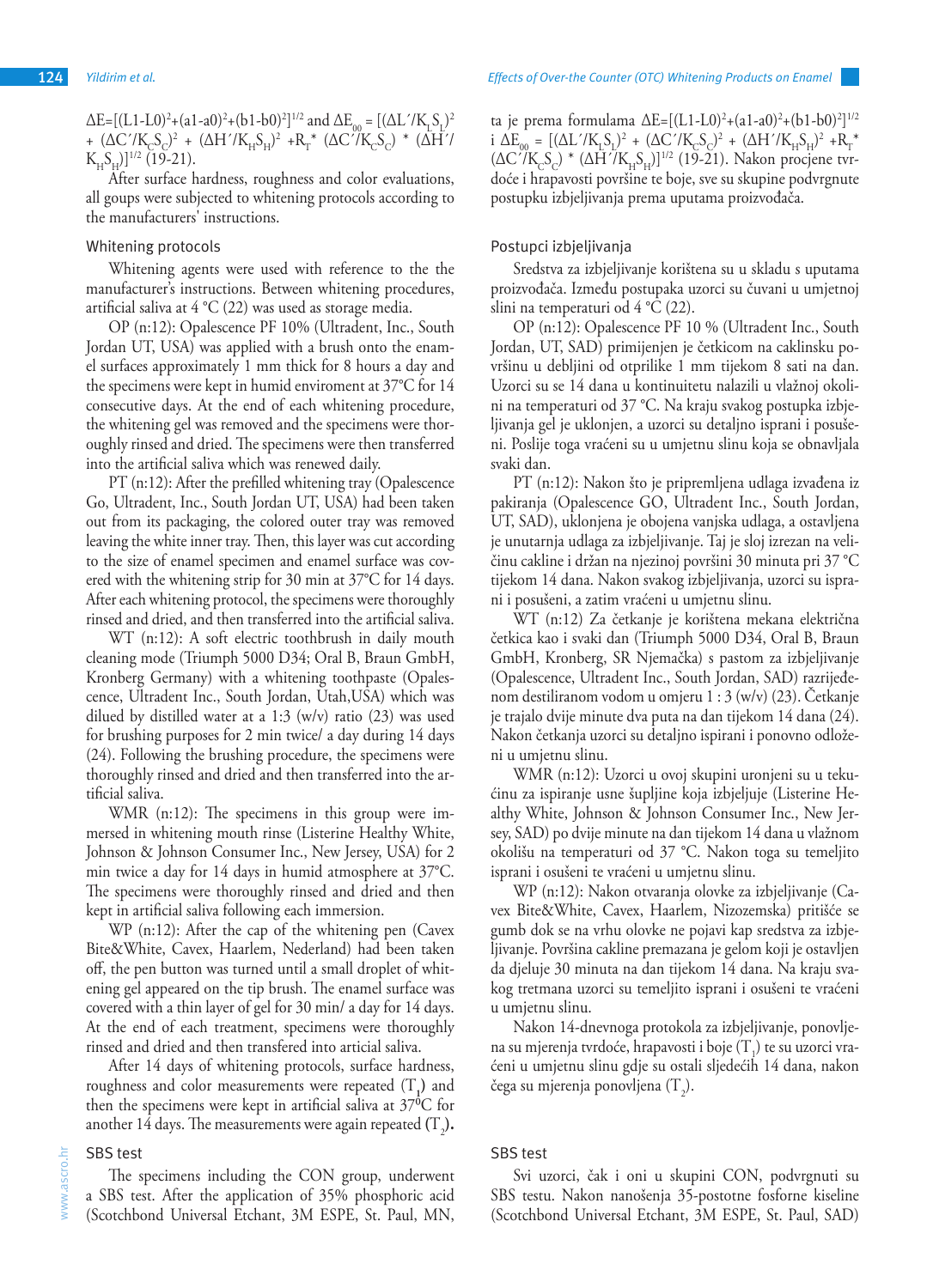USA) onto the enamel surfaces for 15s, rinsing with water for 5s and gentlty air-drying, a universal adhesive (G-Premio Bond, GC Corporation, Tokyo, Japan) was applied over the enamel surface according to the manufacturer's instruction for 10 s by a micro brush, air blown for 5s and lightirradiated for 10s using an LED light curing device (440- 465 nm, 1.400 mW/cm<sup>2</sup>, Starligt S, Mectron s.p.a., Carasco, Italy). Then, a Teflon tube (4mm diameter X 3mm height) was attached to the enamel surface and a micro hybrid/universal resin composite (Essentia, GC, Tokyo, Japan) was incrementally inserted, polymerized for 40s and then the tube was removed. Having been stored in distilled water at 37°C for 24h, the specimens were transferred to a universal testing machine (LR50K, Lloyd Instruments Ltd., Fareham, Hants, UK) in shear mode with a knife-edge testing apparatus at a crosshead speed of 1 mm/min. SBS was calculated as the ratio of fracture load and bonding area, expressed in megapascals (MPa) (25).

#### Scanning Electron Microscope (SEM) Analysis

Six specimens (1; per group) were gently air dried, dehydrated with alcohol, gold coated and then analyzed by SEM (JSM6400, Jeol, Tokyo, Japan) at X400 magnification (25).

#### *Statistical Analysis*

SPSS software 23.0 (The Statistical Package for The Social Sciences) was used to analyze the data. Surface microhardness, roughness, color change and SBS of groups were compared by Two-way ANOVA. Mean values were analyzed by ANOVA and Turkey's test. P < 0.05 was considered as statistically significant.

#### **Results**

The average VHN values of enamel specimens and standard deviations ( $\pm$  SD) at  $T_0$ ,  $T_1$  and  $T_2$  are presented in Figure 2. No significant differences were found among VHN values of the enamel specimens before the application of whitening products (p>0.05). The application of OP, PT and WP decrased the microhardness of enamel specimens (p<0.001, p<0.001, p=0.010, respectively) whereas, there were no significant changes in the microhardness of enamel specimens treated with WT and WMR ( $p=0,058$ ;  $p=0,052$ ). After they had been stored in artificial saliva for 14 days, VHN values of the enamel specimens did not change (p>0.05).

The average Ra values and standard deviations (± SD) of enamel specimens at  $T_0$ ,  $T_1$  and  $T_2$  are shown in Figure 3. There were no significant differences among Ra values of the enamel specimens before the apllication of whitening products (p>0.05). Ra values of enamel specimens increased with the application of OP, PT and WT ( $p=0.002$ ,  $p=0.033$ , p=0.002 respectively); whereas there were no changes after the applications of WMR and WP ( $p=0.747$ ,  $p=0.174$ , respectively). After artificial saliva immersion for 14 days, no signicant changes were observed in the Ra of enamel specimens (p>0.05). Neither the application of WMR and WP nor the storage in artificial saliva for 14 days caused any changes in the Ra of the enamel specimens (p>0.05).

na caklinsku površinu gdje je djelovala 15 sekunda i ispiranja vodom tijekom pet sekunda te sušenja komprimiranim zrakom, na površinu je nanesen univerzalni adheziv (G-Premio Bond, GC Corporation, Tokio, Japan) prema uputi proizvođača –10 sekunda razmazivati mikročetkicom, sušiti zrakom 5 sekunda i osvjetljavati 10 sekunda s pomoću LED izvora svjetlosti (440 – 465 nm, 1400 mW/cm<sup>2</sup>, Starlight S, Mectron s.p.a., Carasco, Italija). Zatim je na jetkanu površinu postavljena teflonska tuba (4 mm u promjeru i 3 mm visine) te je u nju u slojevima dodavana kompozitna masa koja je polimerizirana 40 sekunda, poslije čega je tuba uklonjena. Nakon 24-satnoga čuvanja u destiliranoj vodi na temperaturi od 37 °C, uzorci su postavljeni na univerzalni uređaj za testiranje (LR50K, Lloyd Instruments Ltd., Fareham, Ujedinjeno Kraljevstvo) gdje je ispitivana snaga vezanja brzinom od 1 mm/min. SBS je izračunat kao odnos frakturnoga opterećenja i područja vezivanja te izražen u megapaskalima (MPa) (25).

#### Elektronska mikroskopska (SEM) analiza

Šest uzoraka (po jedan iz skupine) nježno je posušeno zrakom, dehidrirano alkoholom i prekriveno zlatom te je primijenjena SEM analiza (JSM6400, Jeol, Tokio, Japan) pod povećanjem od 400 puta (25).

#### Statistička analiza

Za analizu podataka korišten je softver SPSS 23.0 (The Statistical Package for Social Sciences). Mikrotvrdoća, hrapavost, promjena boje i SBS skupina uspoređivani su dvosmjernom ANOVA-om. Srednje vrijednosti analizirane su ANO-VA-om i Tukeyjevim testom. Razina značajnosti postavljena je na p 0,05.

#### **Rezultati**

Prosječne VNH vrijednosti caklinskih uzoraka i standardne devijacije (± SD) na  $T_0$ ,  $T_1$  i  $T_2$  prikazane su na slici 2. Nije bilo statistički značajnih razlika između VNH vrijednosti caklinskih uzoraka prije primjene sredstava za izbjeljivanje (p > 0,05). Primjena OP-a, PT-a i WP-a smanjila je mikrotvrdoću caklinskih uzoraka (p < 0,001, p < 0,001 i p = 0,010), ali nije bilo statistički značajne razlike u mikrotvrdoći cakline nakon primjene WT-a i WMR-a (p = 0,058 i p = 0,052). Nakon 14-dnevnoga čuvanja u umjetnoj slini, vrijednosti VNH-a nisu se promijenile (p > 0,05).

Prosječne vrijednosti Ra i standardne devijacije (± SD) na  $T_{0}$ ,  $T_{1}$  i  $T_{2}$  prikazane su na slici 3. Nije bilo statistički značajnih razlika u vrijednostima Ra caklinskih uzorka prije primjene sredstava za izbjeljivanje (p > 0,05). Njihove vrijednosti porasle su poslije primjene OP-a, PT-a i WT-a (p = 0,002,  $p = 0.033$  i  $p = 0.002$ ), no promjena nije bilo poslije primjene WMR-a i WP-a (p = 0,747 i p = 0,174). Nakon 14-dnevnoga čuvanja u umjetnoj slini nije bilo značajnih promjena u vrijednostima Ra caklinskih uzoraka (p > 0,05). Ni primjena WMR-a i WP-a, ni čuvanje u umjetnoj slini tijekom 14 dana nije rezultiralo promjenama u vrijednostima R caklinskih uzoraka (p >  $0.05$ ).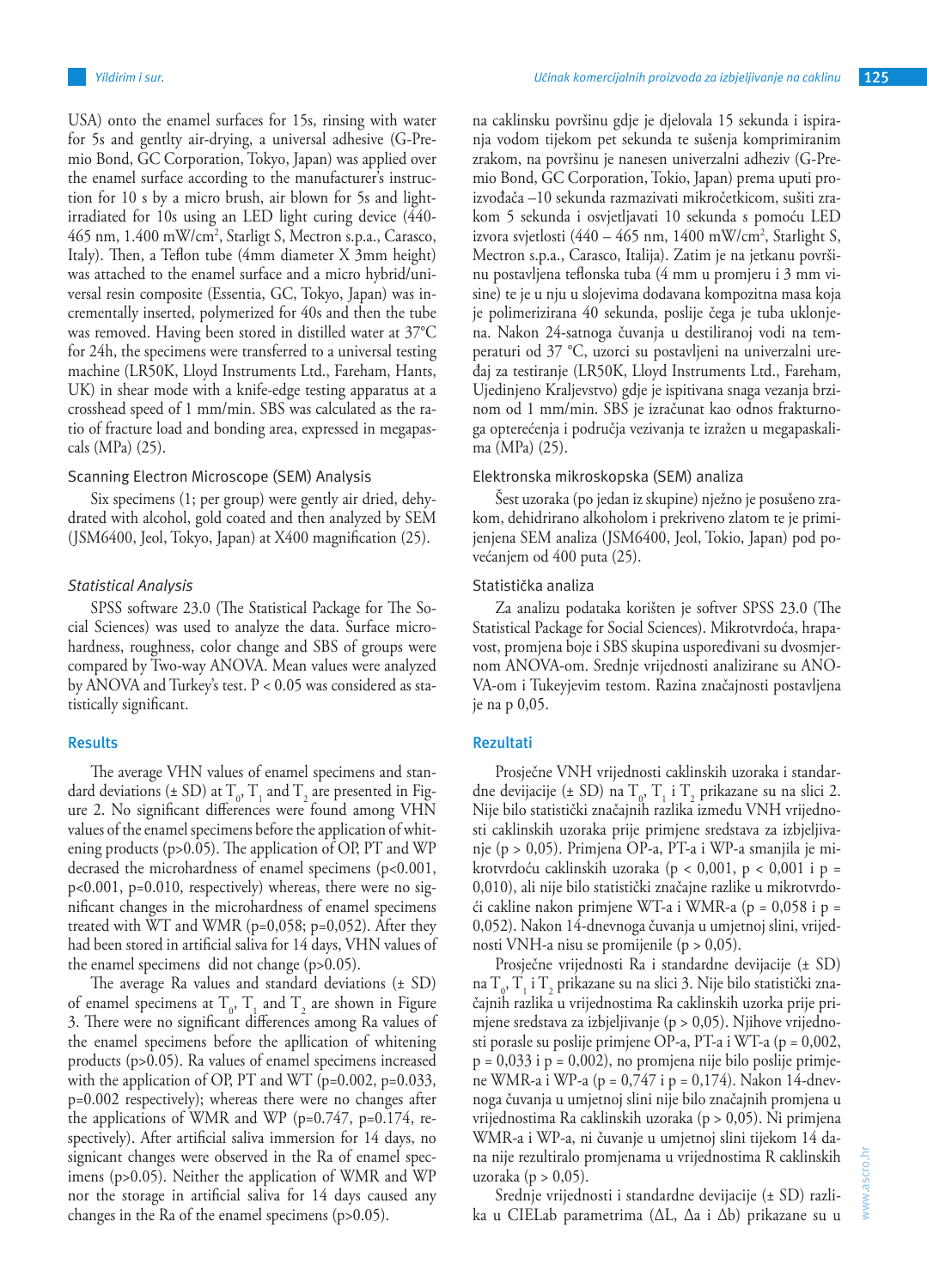

- **Figure 2** Microhardness (VHN) values (mean ± SD) of the tested groups. Different lowercase letters indicate significant differences among times and different uppercase letters indicate significant differences among groups (p < 0.05).
- **Slika 2.** Vrijednosti mikrotvrdoće (VHN, sr. vrijednost ± SD) ispitivanih skupina. Različita mala slova upozoravaju na značajne razlike između razdoblja, a različita velika slova na značajne razlike između skupina (p < 0,05).
- **Figure 3** Surface roughness (Ra)(μm) values (mean ± SD) of the tested groups. Different lowercase letters indicate significant differences among times and different uppercase letters indicate significant differences among groups (p < 0.05).
- **Slika 3.** Vrijednosti hrapavosti površine (Ra)(μm) (sr. vrijednost ± SD) ispitivanih skupina. Različita mala slova upozoravaju na značajne razlike između razdoblja, a različita velika slova na značajne razlike između skupina (p < 0,05).
- **Figure 4** Shear bond strength (SBS) values (MpA) (mean ± SD) of the tested groups. Different letters indicate differences among whitening products ( $p < 0.05$ ).
- **Slika 4.** Vrijednosti snage vezivanja (SBS) (MpA) (sr. vrijednost ± SD) ispitivanih skupina. Različita slova upozoravaju na razlike između sredstava za izbjeljivanje (p < 0,05).
- **Figure 5** (A-F): Representative SEM images of enamel surfaces subjected to the tested products; A- untreated, intact enamel, B-after application of OP, C- after application of PT, D- after application of WT, E- after application of WMR, F after application of WP (X400 magnifications)
- **Slika 5** (A-F). Reprezentativni SEM prikazi površina cakline podvrgnutih ispitivanim proizvodima: A netretirana intaktna caklina, B nakon primjene OP-a, C – nakon primjene PT-a, D – nakon primjene WT-a, E – nakon primjene WMR-a, F – nakon primjene WP-a (povećanje 400 puta).

Mean and standard deviation (± SD) of difference of CIELab parameters (ΔL, Δa and Δb) are shown in Table 2 and  $\Delta$ E0 and  $\Delta$ E0<sub>00</sub> (color difference between  $T_{0}$ - $T_{1}$ ),  $\Delta$ E1 and  $\Delta E1_{00}$  (color difference between  $T_1$ - $T_2$ ) and  $\Delta E2$  and  $\Delta$ E2<sub>00</sub> (color difference between  $T_{0}$ - $T_{2}$ ) values are shown in Tables 3 and 4. There were significant differences in ΔE0 and ΔE2 of the enamel specimens treated with the whitening products (p<0.001), however, no differences were found among the groups in terms of  $\Delta E1$  (p=0.870). OP, PT, WMR and WP caused significant color differences (p<0.001,  $p=0.010$ ,  $p=0.018$ ,  $p<0.001$  respectively); whereas no difference was observed with WT (p=0.221).

Significant differences among the  $\Delta E0_{00}$  and  $\Delta E2_{00}$  of the enamel specimens treated with whitening products were found (p<0.001) but there were no differences among the groups in terms of  $\Delta E1_{00}$  (p=0.095). Significant differences were also found among the  $\Delta E0_{00}$ ,  $\Delta E1_{00}$  and  $\Delta E2_{00}$  of the groups except WT.

tablici 2., a vrijednosti ΔE0 i ΔE0<sub>00</sub> (razlika u boji između T<sub>0</sub> i T<sub>1</sub>), ΔE1 i ΔE1<sub>00</sub> (razlika u boji između T<sub>1</sub> i T<sub>2</sub>) te ΔE2 i ΔE2<sub>00</sub> (razlika u boji između  $T_0$  i  $T_2$ ) prikazane su u tablicama 3. i 4. Bilo je značajnih razlika između ΔE0 i ΔE2 caklinskih uzoraka tretiranih sredstvima za izbjeljivanje (p < 0,001), no nije bilo razlika između skupina kada je riječ o  $\Delta$ E1 (p = 0,870). OP, PT, WMR i WP potaknuli su značajne promjene boje (p < 0,001, p = 0,010, p = 0,018 i p<0,001), no nije bilo nikakve razlike pri primjeni WT-a  $(p = 0,221)$ .

Otkrivene su značajne razlike između ΔE0<sub>00</sub> i ΔE2<sub>00</sub> caklinskih uzoraka tretiranih sredstvima za izbjeljivanje (p < 0,001), ali nije bilo razlika između skupina kada je riječ o  $\Delta E1_{00}$  (p = 0,095). Značajne razlike ustanovljene su između  $\Delta E0_{00}^{\circ}$ ,  $\Delta E1_{00}$  i  $\Delta E2_{00}$  u svim skupinama osim u WT-u.

Srednje vrijednosti i standardne devijacije (± SD) vrijednosti SBS-a prikazane su na slici 4. Nije bilo statistički značajnih razlika između skupina, osim kod uzoraka na koje je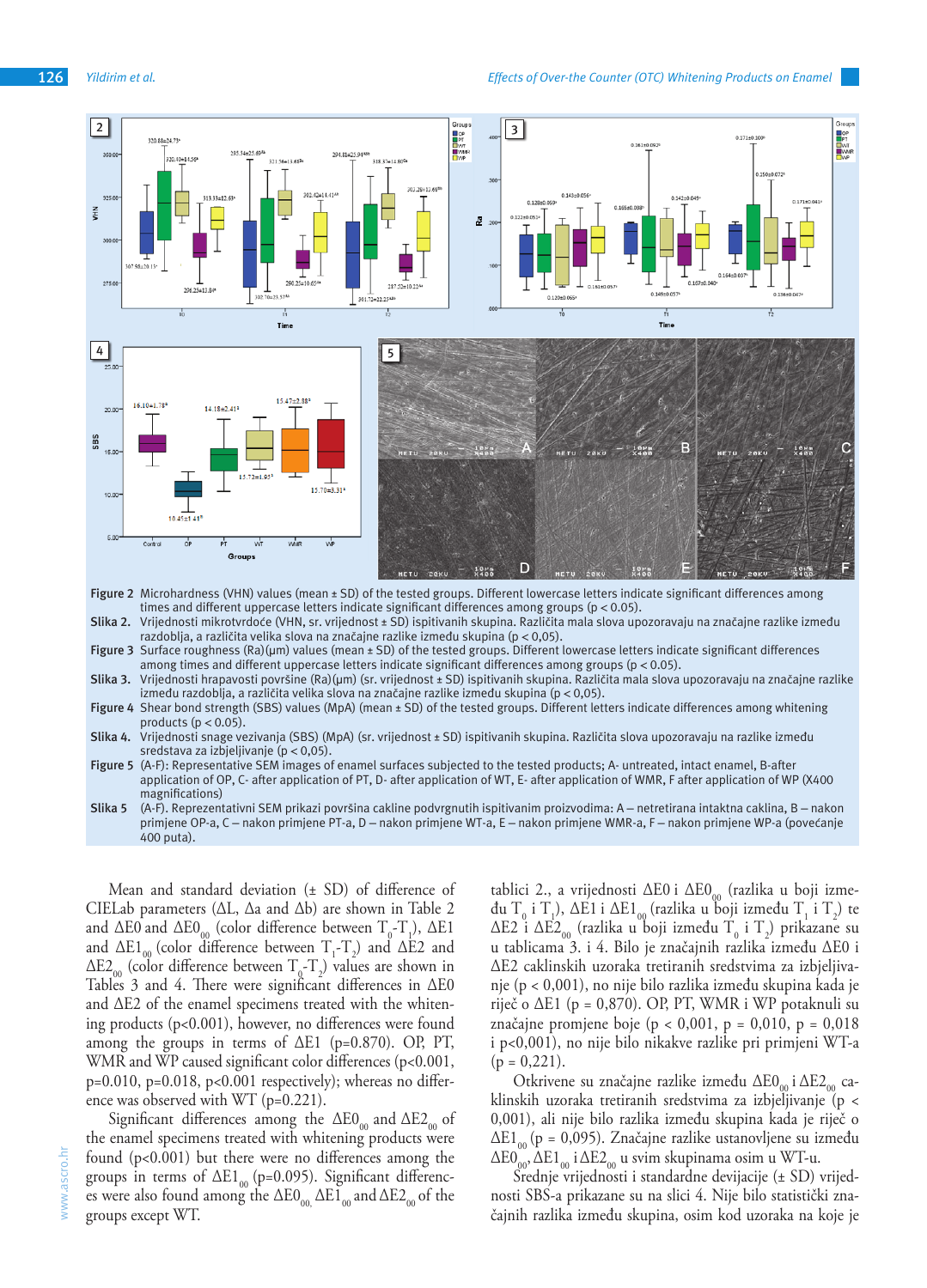| Tablica 2. $\Delta L$ , $\Delta a$ and $\Delta b$ values (sr. vrijednost $\pm$ SD) ispitivanih skupina |                  |                  |                  |                  |                  |  |  |  |
|--------------------------------------------------------------------------------------------------------|------------------|------------------|------------------|------------------|------------------|--|--|--|
|                                                                                                        | <b>OP</b>        | <b>PT</b>        | <b>WT</b>        | <b>WMR</b>       | <b>WP</b>        |  |  |  |
| $\Delta L_{0.1}$                                                                                       | $0.47 \pm 2.86$  | $-0.13 \pm 2.30$ | $-0.38 \pm 1.58$ | $-0.63 \pm 1.69$ | $-0.01 \pm 2.52$ |  |  |  |
| $\Delta L_{1-2}$                                                                                       | $-0.88 \pm 1.75$ | $0.45 \pm 2.77$  | $0.05 \pm 1.19$  | $0.21 \pm 1.23$  | $0.90 \pm 1.55$  |  |  |  |
| $\Delta L_{0-2}$                                                                                       | $-0.42 \pm 2.03$ | $0.33 \pm 2.63$  | $-0.33 \pm 0.96$ | $-0.43 \pm 1.59$ | $0.89 \pm 3.16$  |  |  |  |
| $\Delta a_{0-1}$                                                                                       | $-0.83 \pm 0.69$ | $-0.73 \pm 0.92$ | $-0.35 \pm 0.57$ | $-0.70 \pm 0.60$ | $-0.58 \pm 1.06$ |  |  |  |
| $\Delta a_{1-2}$                                                                                       | $-0.11 \pm 0.48$ | $-0.43 \pm 0.89$ | $-0.39 \pm 0.52$ | $-0.22 \pm 0.34$ | $-0.22 \pm 0.64$ |  |  |  |
| $\Delta a_{0-2}$                                                                                       | $-0.94 \pm 0.78$ | $-1.17 + 0.77$   | $-0.74 \pm 0.46$ | $-0.92 \pm 0.79$ | $-0.80 \pm 0.96$ |  |  |  |
| $\Delta b_{0-1}$                                                                                       | $-5.53 \pm 4.26$ | $-2.19 \pm 2.27$ | $-0.69 \pm 1.68$ | $-1.30 \pm 1.67$ | $-2.84 \pm 2.39$ |  |  |  |
| $\Delta b_{1-2}$                                                                                       | $-1.07 \pm 1.74$ | $-2.18 \pm 1.94$ | $-1.47 \pm 1.13$ | $-1.56 \pm 1.43$ | $-0.84 \pm 1.93$ |  |  |  |
| $\Delta b_{0-2}$                                                                                       | $-6.60 \pm 4.23$ | $-4.37 \pm 2.02$ | $-2.16 \pm 1.30$ | $-2.86 \pm 1.20$ | $-3.68 \pm 1.80$ |  |  |  |

**Table 2.** ΔL, Δa and Δb values (mean ± SD) of the tested groups

### **Table 3** ΔE0, ΔE1 and ΔE2 values (mean ± SD) of the tested groups

| Tablica 3 $\Delta$ EO, $\Delta$ E1 and $\Delta$ E2 values (sr. vrijednost ± SD) ispitivanih skupina |                               |                               |                               |            |  |  |  |  |
|-----------------------------------------------------------------------------------------------------|-------------------------------|-------------------------------|-------------------------------|------------|--|--|--|--|
| Groups/Skupina                                                                                      | $\Delta E0$                   | $\Delta$ E1                   | $\Delta$ E <sub>2</sub>       | $D+$       |  |  |  |  |
| <b>OP</b>                                                                                           | $7.90 \pm 1.78$ <sup>Aa</sup> | $2.56 \pm 1.13$ <sup>Ab</sup> | $7.35 \pm 1.50$ <sup>Aa</sup> | $< 0.001*$ |  |  |  |  |
| PT                                                                                                  | $5.37 \pm 1.59$ <sup>Ba</sup> | $3.49 \pm 2.12$ <sup>Ab</sup> | $3.89 \pm 0.82^{Bb}$          | $0.010*$   |  |  |  |  |
| WТ                                                                                                  | $2.67 \pm 0.92$ <sup>Ca</sup> | $1.95 \pm 1.15$ <sup>Aa</sup> | $2.36 \pm 0.61$ <sup>Ca</sup> | 0.221      |  |  |  |  |
| <b>WMR</b>                                                                                          | $3.52 \pm 1.08$ <sup>Ca</sup> | $2.14 \pm 1.20^{Ab}$          | $2.69 \pm 0.96$ <sup>Cb</sup> | $0.018*$   |  |  |  |  |
| WP                                                                                                  | 5.11 $\pm$ 1.44 <sup>Ba</sup> | $2.60 \pm 0.93$ <sup>Ab</sup> | $4.49 \pm 0.63^{Ba}$          | $< 0.001*$ |  |  |  |  |
|                                                                                                     | < 0.001                       | 0.870                         | < 0.001                       |            |  |  |  |  |

Different letters, lowercase in rows for different times and uppercase in columns for different whitening products indicate significant difference (p < 0.05). • Različita slova, mala slova u redovima u različitim vremenskim intervalima te velika slova u stupcima različitih sredstava označavaju značajne razlike ( $p < 0.05$ ).

|             |  | <b>Table 4</b> $\Delta E_{00}$ , $\Delta E_{100}$ and $\Delta E_{200}$ values (mean ±SD) of the tested groups |  |  |                                    |  |  |
|-------------|--|---------------------------------------------------------------------------------------------------------------|--|--|------------------------------------|--|--|
| $\sim$ 1.1. |  |                                                                                                               |  |  | $\sim$ $\sim$ $\sim$ $\sim$ $\sim$ |  |  |

| <b>Tablica 4.</b> $\Delta E_{\text{no}}^{\text{w}}$ , $\Delta E1_{\text{no}}^{\text{w}}$ and $\Delta E2_{\text{no}}^{\text{w}}$ values (sr. vrijednost ±SD) ispitivanih skupina |                               |                               |                                |         |  |  |  |  |
|---------------------------------------------------------------------------------------------------------------------------------------------------------------------------------|-------------------------------|-------------------------------|--------------------------------|---------|--|--|--|--|
| Groups/Skupina                                                                                                                                                                  | $\Delta E0_{\text{no}}$       | $\Delta E1_{\text{no}}$       |                                |         |  |  |  |  |
| OP                                                                                                                                                                              | $3.59 \pm 0.86$ <sup>aA</sup> | $1.50 \pm 0.71$ <sup>bA</sup> | $3.87 \pm 0.97$ <sup>aA</sup>  | < 0.001 |  |  |  |  |
| PT                                                                                                                                                                              | $2.27 \pm 0.54$ <sup>aB</sup> | $2.20 \pm 1.25$ <sup>aA</sup> | $3.08 \pm 0.80$ <sup>bA</sup>  | 0.035   |  |  |  |  |
| WT.                                                                                                                                                                             | $1.39 \pm 0.35$ <sup>aC</sup> | $1.10 \pm 0.65$ <sup>aA</sup> | $1.48 \pm 0.43$ <sup>aC</sup>  | 0.187   |  |  |  |  |
| WMR                                                                                                                                                                             | $1.63 \pm 0.59$ <sup>aC</sup> | $1.21 \pm 0.56$ <sup>aA</sup> | $2.08 \pm 0.68$ <sup>bB</sup>  | 0.005   |  |  |  |  |
| WP                                                                                                                                                                              | $2.58 \pm 0.44$ <sup>aB</sup> | $1.54 \pm 0.63^{\text{bA}}$   | $2.98 \pm 0.81$ <sup>aAB</sup> | < 0.001 |  |  |  |  |
|                                                                                                                                                                                 | $< 0.001$ <sup>++</sup>       | $0.095***$                    | $< 0.001$ <sup>++</sup>        |         |  |  |  |  |

+: One-way repeated measures ANOVA results/rezultati jednosmernog ponovljenog ANOVA testa; ++: One-way ANOVA results/rezultati jednosmernog ANOVA testa, +++: Welch's test results/rezultati Welchovog testa. Different letters, lowercase in rows for different times and uppercase in columns for different whitening products indicate significant difference (p < 0.05)/Različita slova, mala slova u redovima u različitim vremenskim intervalima te velika slova u stupcima različitih sredstava označavaju značajne razlike (p < 0,05).

Mean and standard deviations (± SD) of SBS values are illustrated in Figure 4. There were no significant differences among the groups, except OP applied enamel specimens that showed the lowest SBS value (p=0.001).

SEM micrographs are illustrated in Figure 5. SEM observations revealed smooth enamel surfaces without any deleterious effects of whitening products. Only few scratches, due to the grinding procedure, were observed on the enamel surfaces.

#### **Discussion**

The results of studies evaluating enamel microhardness after whitening with OTC products are quite different. Zantner et al. (26) tested different OTC and home whitening products in terms of the changes they created on the surface of enamel, and reported that all materials used significantly primijenjen OP koji su imali najniže vrijednosti SBS-a (p = 0,001).

Mikrofotografije SEM-a prikazane su na slici 5. Uočena je glatka površina cakline bez ozbiljnijih razornih učinaka sredstava za izbjeljivanje. Na površini cakline vidjelo se samo nekoliko ogrebotina nastalih zbog rezanja.

#### **Rasprava**

Rezultati studija o procjeni mikrotvrdoće cakline poslije izbjeljivanja OTC proizvodima dosta su različiti. Zantner i suradnici (26) testirali su različite OTC proizvode i proizvode za kućno izbjeljivanje zbog promjena koje su stvarali na površini cakline te su izvijestili da svi korišteni materijali znatno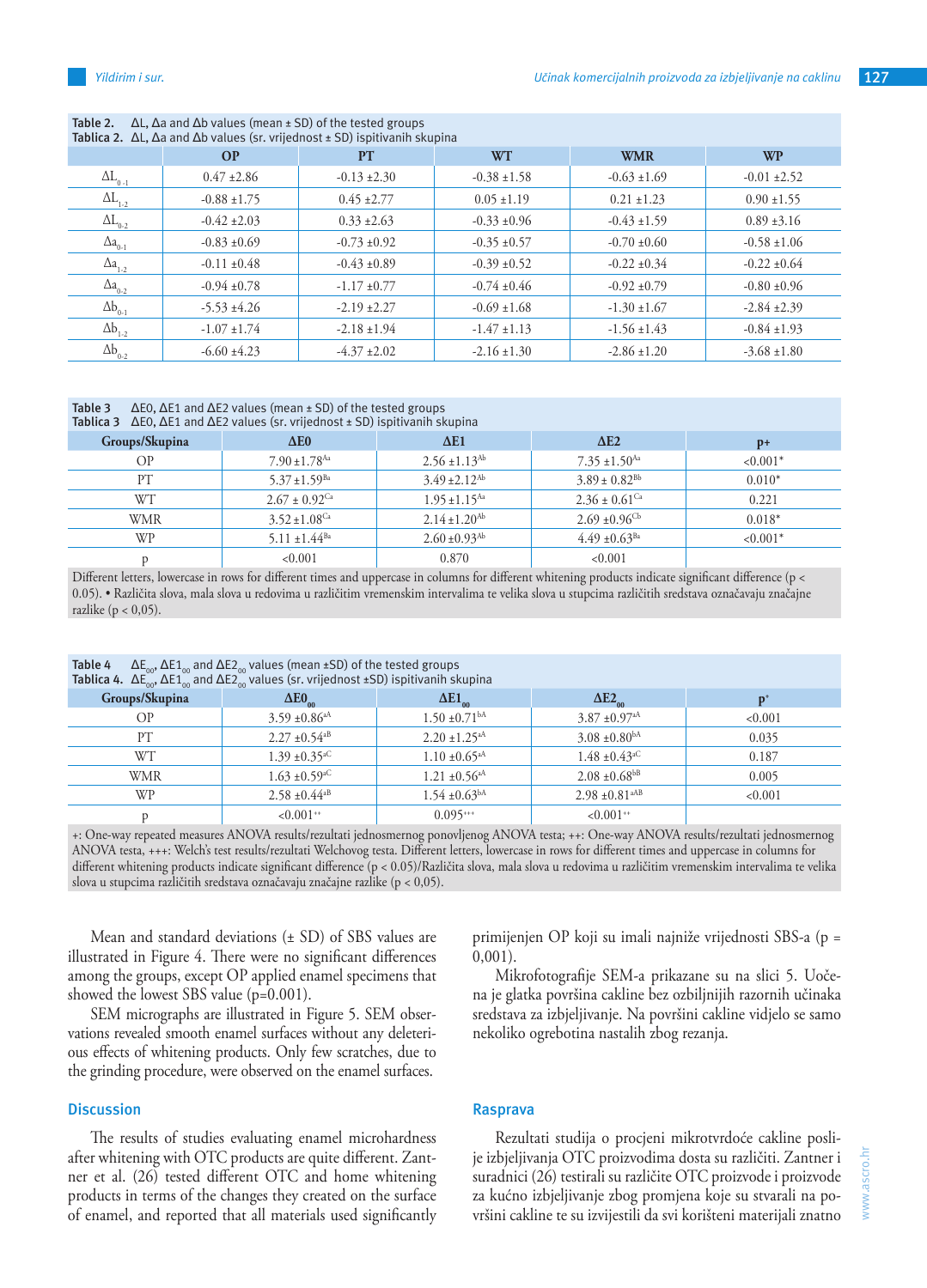affected the surface microhardness. Azer et al. (17) examined the microhardness of enamel specimens treated with 3 whitening tray and 2 whitening strip systems and observed that all products decreased the microhardness of the enamel. Greenwall-Cohen et al. (13) also reported that the tested non-HP OTC whitening products available in UK resulted in reduction in Vickers microhardness.

In the present study, OP, PT and WP decreased the microhardness of the enamel, while WMR and WT did not cause any changes in the microhardness of the enamel. Therefore, the first hypothesis was rejected. A shorter application time of WMR and WT compared to other tested materials could affect the results. The storage in artificial saliva 14 days after the whitening was completed did cause no change in the microhardness values of all specimens.

The change in enamel surface roughness has also been considered as a problem in tooth whitening. Several studies have reported enamel surface roughness increases after whitening with high concentrations of HP or CP (27-29). However, Sasaki et al. (30) examined the surface morphology of the enamel specimens whitened with Colgate Platinum (10% CP) and Day White 2Z (7,5% HP) and reported some micro changes on the surfaces of enamel treated with both materials. On the other hand, Kwon et al.(27) have observed no changes in the enamel surface roughness after the application of professionally prescribed or OTC whitening agents. In the present study, a significant increase in the enamel surface roughness was observed in OP, PT and WT; whereas no changes were found in WMR and WP. Therefore, the second hypothesis was rejected. WMR had the lowest concentration of peroxide (2% HP) among products examined. Although WP had higher HP concentration (6%) than WMR, no change was observed on enamel surfaces roughness treated with this whitening product, either. The storage in artificial saliva 14 days after the whitening had been completed did not change the values of surface roughness of all specimens too.

In this study, the profilometer readings were also supported by the SEM evaluations. SEM investigations have been largely preferred for the evaluation of surface morphology of whitened teeth. However; the results of the SEM studies were different and conflicting. Most of them show little or no change of whitened enamel surfaces.(26, 27, 30-32) Auschill et al. (32) examined the changes in enamel morphology treated with two different whitening products; a tray based (5% HP) and a whitening strip (5.3% HP) by SEM and reported that both of the whitening products caused no changes on the enamel surface structure. In the present study, SEM examinations also revealed no changes of the enamel surfaces after applying whitening products.

The behavior of enamel regarding its color change (ΔE and  $\Delta E_{00}$ ) was addressed as well. The clinical acceptance threshold considered for  $\Delta E$  is 2.7 and for  $E\Delta_{00}$  is 1.8 (19). Any color difference value higher than these thresholds can be distinguished by an unskilled individual and cannot be considered clinically acceptable (19).OP, PT, WMR and WP created significant  $\Delta E$  and  $\Delta E_{00}$  values but no difference was observed with WT. Therefore, the third hypothesis was also rejected. The highest ΔE value after 14 days was in OP fol-

utječu na mikrotvrdoću površine. Azer i suradnici (17) ispitivali su mikrotvrdoću uzoraka cakline tretiranih trima udlagama za izbjeljivanje i dvama sustavima traka za izbjeljivanje i istaknuli da svi proizvodi smanjuju mikrotvrdoću cakline. Greenwall-Cohen i suradnici (13) također su izvijestili da su testirani OTC proizvodi za izbjeljivanje koji ne sadrže vodikov peroksid i dostupni su u Ujedinjenome Kraljevstvu, rezultirali smanjenjem Vickersove mikrotvrdoće.

U ovom istraživanju su OP, PT i WP smanjili mikrotvrdoću cakline, a WMR i WT nisu prouzročili promjene. Dakle, prva hipoteza je odbačena. Kraća primjena WMR-a i WT-a od ostalih testiranih materijala mogla bi utjecati na rezultate. Pohranjivanje u umjetnu slinu tijekom 14 dana nakon završetka izbjeljivanja nije promijenilo vrijednosti mikrotvrdoće svih uzoraka.

Promjena hrapavosti površine cakline također se smatra problemom pri izbjeljivanju zuba. Autori nekoliko studija izvijestili su da se hrapavost površine cakline povećava nakon izbjeljivanja s visokim koncentracijama HP-a i CP-a (27 – 29). Međutim, Sasaki i suradnici (30) ispitali su površinsku morfologiju uzoraka cakline izbjeljivanih Colgate Platinumom (10 % CP) i Day Whiteom 2Z (7,5 % HP) i uočili mikropromjene na površinama cakline tretirane s oba materijala. S druge strane, Kwon i suradnici (27) nisu zabilježili promjene u hrapavosti površine cakline poslije primjene profesionalno propisanih sredstava ili OTC sredstava za izbjeljivanje. U ovom istraživanju uočeno je značajno povećanje hrapavosti površine cakline pri primjeni OP-a, PT-a i WT-a, a kod WMR-a i WP-a nisu uočene nikakve promjene. Zato je i druga hipoteza odbačena. WMR ima najnižu koncentraciju peroksida (2 % HP) među ispitivanim proizvodima. Iako WP ima veću koncentraciju HP-a (6 %) od WMR-a, nije uočena promjena ni u hrapavosti površina cakline tretirane tim proizvodom za izbjeljivanje. Skladištenje u umjetnoj slini 14 dana nakon završetka izbjeljivanja također nije promijenilo vrijednosti hrapavosti površine svih uzoraka.

U ovom istraživanju su mjerenja profilometrom također potkrijepljena SEM evaluacijama. SEM istraživanja uglavnom su bila korištena za ocjenu morfologije površine izbijeljenih zuba. No rezultati SEM istraživanja različiti su i proturječni. U većini se ističe mala ili nikakva promjena na izbijeljenim površinama cakline (26, 27, 30 – 32). Auschil i suradnici (32) ispitali su promjene u morfologiji cakline tretirane dvama različitim proizvodima za izbjeljivanje, jednim na načelu udlage (5 % HP) i drugim na načelu traka za izbjeljivanje (5,3 % HP). Pokazali su da ni jedan proizvod nije prouzročio promjene u strukturi površine cakline. U ovom istraživanju SEM analize nisu otkrile nikakve promjene na površini cakline poslije nanošenja proizvoda za izbjeljivanje.

Također je obrađeno djelovanje cakline kada je riječ o promjeni boje (ΔE i ΔE00). Klinički prag prihvatljivosti za ΔE iznosi 2,7, a za EΔ00 1,8 (19). Bilo koju vrijednost razlike u boji, ako je viša od ovih razina, može razlikovati nestručni pojedinac i ne može se smatrati klinički prihvatljivom (19). OP, PT, WMR i WP postigli su značajne vrijednosti ΔE i ΔE00, ali nije uočena razlika u odnosu na WT. Dakle, i treća hipoteza je odbačena. Najviša vrijednost ΔE nakon 14 dana bila je kod OP-a, a zatim WP-a, PT-a i WMR-a. Najniža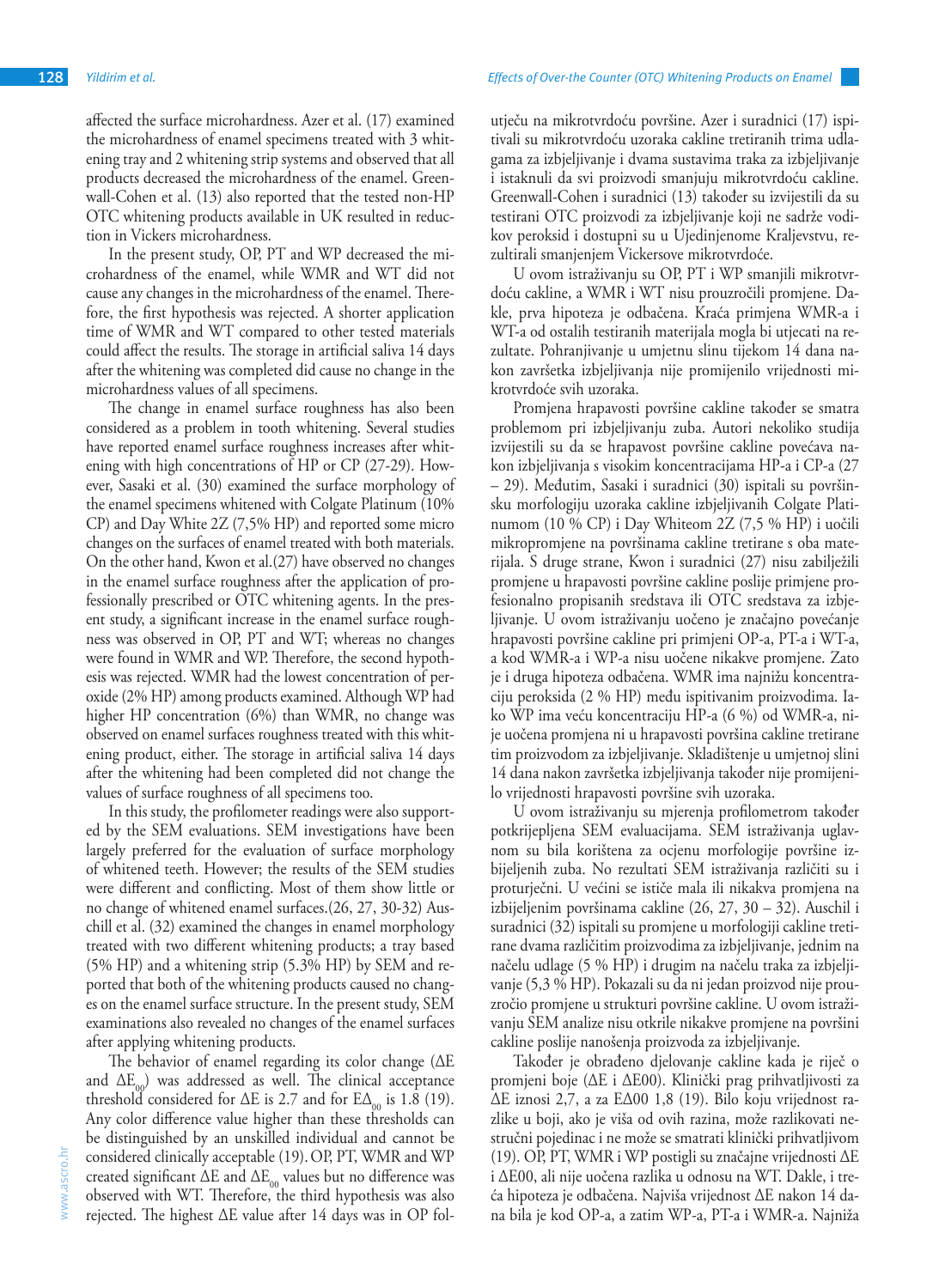lowed by WP, PT and WMR. The lowest ΔE value was seen in WT. However, the highest  $\Delta E_{\alpha}$  value after 14days was in OP followed by PT, WP and WMR respectively. Additionally, the  $\Delta E$  and  $\Delta E_{00}$  values presented by WT were lower than 2.7 and 1.8, respectively. This may be due to the ingredients and and short application time of the product. Although WT contains silica; an abrasive which was considered to be a whitening agent, no color difference was seen after using this product.

It has been stated that whitening products with lower HP concentration show less whitening effect compared to products having higher peroxide concentrations (30, 31). However, other studies have reported that low or high concentrations do not make significant differences in terms of whitening when the application time is 1-2 weeks (30-32). Successful results were obtained with tray systems (30-32). Dietschi et al. (33) compared various OTC products and they obtained best whitening results with tray systems. Kielbassa et al. (34) examined 5 different OTC products including a tray system, a whitening strip and varnishes and concluded that whitening occured in the first few minutes and did not change with the extended time. In this study, the highest color change was also observed immediately after whitening, and color change decreased in all products after 14 days of bleaching. These results supported the recommendation of a delayed color determination (9).

It has been reported in several studies that whitening agents negatively affect the bond strength of resin composites (32, 35). When a subsequent esthetic resin composite restoration was planned after the whitening procedure, it has been recommended to wait for 2-3 weeks to ensure adequate bond strength (36, 37). Nevertheless, Zu et al. (25) reported that the amount of oxygen in the enamel either whitened or not did not differ and the reason for low bonding strength was not the residual oxygen, but structural micromorphological deterioration in the tooth tissues. A decrease in microhardness, calcium loss and organic structure changes have also been associated with weakening in bond strength (38). In the current study, a SBS test was done after the artificial saliva storage for 14 days. Only SBS values of OP applied specimens were different and lower than the specimens treated with other whitening products. This may be the due to the long application time of this product. The SBS values of the enamel surfaces treated with PT, WT, WMR and WP were not different from the values of the intact enamel surfaces. Hence, the fourth hypothesis was rejected.

Tooth surface undergoes a special interaction with the saliva that involves the interchange of various ions and regulates the re- and demineralization process in the oral cavity. Since it is not easy to imitate the actual oral conditions which could vary in each person, the *in vitro* changes of human enamel after whitening may not be relevant. Therefore, more clinical studies are required to understand the effects of whitening products, especially the effects of new products with different whitening mechanisms. Despite an increase in the variety of OTC products in the market, there is no long-term proof of safety and durability of whitening of these products. Therefore, it should be mandatory to observe the long-term results and their potential detrimental effects on the enamel.

vrijednost ΔE uočena je kod WT-a. Međutim, najviša vrijednost ΔE00 nakon 14 dana bila je kod OP-a, a slijede PT, WP i WMR. Dodatno, vrijednosti ΔE i ΔE00 koje su dobivene kod WT-a bile su manje od 2,7, odnosno 1,8. Razlog može biti sastav, ili kratka primjena proizvoda. Iako WT sadržava silicij, abraziv za koji se smatralo da izbjeljuje, kod toga proizvoda nije uočena razlika u boji.

Smatra se da proizvodi za izbjeljivanje s niskim koncentracijama HP-a imaju manji učinak izbjeljivanja u odnosu prema proizvodima s višim koncentracijama peroksida (30, 31). No druga istraživanja pokazala su da se visokim ili niskim koncentracijama ne postižu značajne razlike u izbjeljivanju ako je vrijeme primjene od 1 do 2 tjedna (30 – 32). Uspješni rezultati postignuti su sustavima s udlagama (30 – 32). Dietschi i suradnici (33) uspoređivali su različite OTC proizvode te su najbolje rezultate postigli sustavom s udlagama. Kielbassa i suradnici (34) ispitivali su pet različitih OTC proizvoda – sustav s udlagama, trake za izbjeljivanje i lakove te su zaključili da se izbjeljivanje događa u prvih nekoliko minuta te da se ono ne mijenja s duljinom postupka. U našem istraživanju najveća promjena boje opažena je neposredno nakon postupka, a promjena boje smanjivala se tijekom 14 dana izbjeljivanja. Taj rezultat podupire preporuku o kasnijem određivanju finalne boje (9).

U nekoliko istraživanja autori su istaknuli da sredstva za izbjeljivanje negativno utječu na snagu vezivanja kompozitnih materijala (32, 35). Ako se planiraju adhezivni ispuni poslije postupka izbjeljivanja, preporučuje se pričekati od dva do tri tjedna da bi se osigurala adekvatna snaga vezivanja materijala na caklinu (36, 37). No, Zu i suradnici (25) ustanovili su da je količina kisika u caklini koja nije bila izbjeljivana i one koja jest jednaka te da mala snaga vezivanja ne ovisi o rezidualnom kisiku, nego o mikromorfološkom razaranju strukture tvrdih zubnih tkiva. Smanjenje u mikrotvrdoći, gubitak kalcija i promjene u organskoj strukturi također se povezuju sa slabljenjem snage vezivanja (38). U našem istraživanju je SBS test primijenjen nakon što su uzorci 14 dana bili u umjetnoj slini. Samo su vrijednosti SBS testa nakon primjene OP-a imali drukčije vrijednosti, tj. bile su niže nego kod ostalih uzoraka tretiranih drugim sredstvima. Uzrok može biti duljina primjene toga proizvoda. Vrijednosti SBS testa na caklinskoj površini tretiranoj PT-om, WT-om, WMR-om i WP-om nisu bile drukčije od vrijednosti intaktne cakline. Zato smo odbacili i četvrtu hipotezu.

Površina cakline ima posebnu interakciju sa slinom koja uključuje izmjenu različitih iona i regulira remineralizacijski i demineralizacijski proces u usnoj šupljini. Budući da nije jednostavno oponašati stvarne uvjete u usnoj šupljini, te da se oni razlikuju od osobe do osobe, promjene *in vitro* na ljudskoj caklini nakon izbjeljivanja mogle bi biti nebitne. Zato je potrebno više kliničkih istraživanja da bismo bolje razumjeli učinke postupaka izbjeljivanja, posebno novih proizvoda koji sadržavaju drukčije mehanizme izbjeljivanja. Unatoč porastu u raznolikosti OTC proizvoda za izbjeljivanje na tržištu, nema dugotrajnih dokaza o sigurnosti i trajnosti izbjeljivanja tim proizvodima. Trebalo bi biti obvezno podastrijeti dugoročne rezultate i potencijalne štetne učinke na caklinu.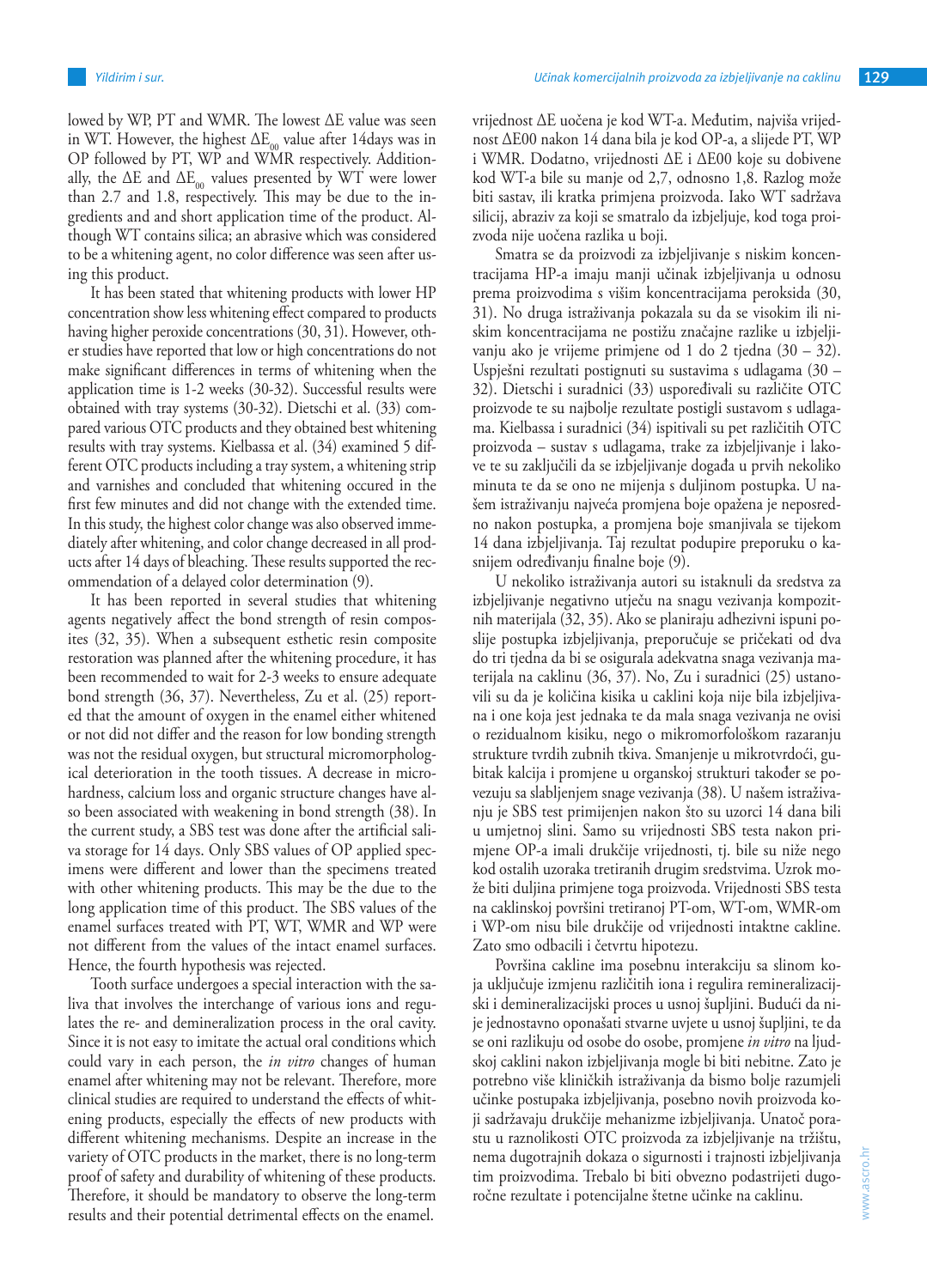The results of this *in vitro* study indicate that whitening for the 14 days with Opalescence PF 10%, dentist prescribed at-home whitening product (OP), Opalescence Go, prefilled tray (PT) and Cavex Bite&White, whitening pen (WP) decreased the microhardness of the enamel, whereas Opalescence, whitening toothpaste (WT) and Listerine Healthy White, whitening mouth rinse (WMR) did not make any changes.

The application of OP, PT and WT increased the surface roughness of the enamel, while WMR and WP did not cause any changes.

The most evident colour difference was found after application of OP, then PT, WMR and WP, respectively.

Only the application of OP decreased the shear bond strength of enamel to resin composite bonded with universal adhesive. Other teeth whitening products had no effects on shear bond strength.

The SEM analysis revealed that the tested whitening products cause no deleterious effects on tooth enamel.

#### **Conflict of interest**

Authors declare no conflict of interest

**Author's contribution: E. Y.** – investigation; **U. K. V.** - Validation, visualization, formal analysis; **F. Y. C.** - Methodology, resources, data curation; **S. G.** - writing original manuscript, conceptualization, project administration, review and editing.

#### **Sažetak**

**Cilj:** Svrha ovoga istraživanja *in vitro* bila je procijeniti učinak četiriju komercijalnih proizvoda za izbjeljivanje na mikrotvrdoću, hrapavost površine, boju i snagu vezivanja (SBS) te svojstva površine ljudske cakline u usporedbi s proizvodom koji se koristi uz nadzor doktora dentalne medicine. **Materijal i metode:** U šest skupina podijeljeno je 78 uzoraka cakline (n=13): 1. Opalescence PF 10 % (OP) koji propisuje doktor dentalne medicine za upotrebu kod kuće; 2. Opalescence GO unaprijed pripremljena udlaga (PT); 3. zubna pasta Opalescence Whitening; 4. tekućina za ispiranje usne šupljine Listerine Healthy White (WMR); 5. olovka za izbjeljivanje Cavex Bite&White (WP; 6. bez tretmana (Con). Izmjereni su mikrotvrdoća (VHN), hrapavost površine (Ra) i boja uzoraka (T $_{\rm o}$ ) te su uzorci povrgnuti 14-dnevnim protokolima izbjeljivanja  $(\mathsf{T}_1)$  nakon čega su uskladišteni u umjetnoj slini također 14 dana (T $_2$ ). Mjerenja su ponovljena na T $_1$  i T $_2$ . SBS test proveden je primjenom 35-postotne fosforne kiseline (Scotchbond Universal Etchant) te je na uzorke nanesen univerzalni adheziv (G-Premio Bond) i mikrohibridni/univerzalni kompozitni smolasti materijal (Essentia) u teflonskoj tubi pričvršćenoj na površinu cakline (p < 0,05). Morfologija površine cakline analizirana je SEM-om. Vrijednost **p** postavljena je na 0,05. **Rezultati:** Primjena OP-a, PT-a i WP-a smanjila je mikrotvrdoću uzoraka cakline (p < 0,05), a u mikrotvrdoći cakline nakon primjene WT-a i WMR-a (p > 0,05) nije bilo značajnih promjena. Vrijednosti Ra porasle su nakon primjene OP-a, PT-a i WT-a (p < 0,05), no nakon primjene WMR-a i WP-a nije bilo promjene (p > 0,05). OP, PT, WMR i WP promijenili su boju cakline (p < 0,05). Nije bilo značajnih razlika u SBS-ovima između skupina, osim kod uzoraka na koje je primijenjen OP i imali su najniže vrijednosti SBS-a (p=0.001). SEM analizom ustanovljena je glatka površina cakline. **Zaključak:** Proizvodi za izbjeljivanje različito utječu na mikrotvrdoću, hrapavost površine i boju cakline. Samo je OP smanjio SBS cakline.

#### **References**

- 1. Sulieman M, Addy M, MacDonald E, Rees JS. The effect of hydrogen peroxide concentration on the outcome of tooth whitening: an in vitro study. J Dent. 2004;32(4):295-9.
- Gurgan S, Cakir FY, Yazici E. Different light-activated in-office bleaching systems: a clinical evaluation. Lasers Med Sci. 2010 Nov;25(6):817-22.
- 3. Kugel G, Petkevis J, Gurgan S, Doherty E. Separate whitening effects on enamel and dentin after fourteen days. J Endod. 2007 Jan;33(1):34-7.
- Cakir FY, Korkmaz Y, Firat E, Oztas SS, Gurgan S. Chemical analysis of enamel and dentin following the application of three differ-

#### **Zaključak**

Rezultati ovoga istraživanja *in vitro* pokazuju da 14-dnevno izbjeljivanje sredstvima Opalescence PF 10 %, proizvodom koji propisuje doktor dentalne medicine za upotrebu kod kuće, Opalescence Go (OP), unaprijed pripremljenom udlagom te Cavex Bite&White (WP), olovkom za izbjeljivanje, smanjuje mikrotvrdoću cakline, a upotreba Opalescence paste za izbjeljivanje (WT) i Listerine Healthy White, tekućine za izbjeljivanje (WMR) ne rezultira nikakvim promjenama.

Primjena OP-a, PT-a i WT-a povećala je hrapavost površine cakline, a WMR i WP nisu je promijenili.

Najveća promjena boje uočena je pri primjeni OP-a, zatim PT-a, WMR-a pa WP-a.

Jedino je primjena OP-a smanjila snagu vezivanja na caklinu pri primjeni univerzalnoga adheziva. Drugi proizvodi nisu utjecali na snagu vezivanja.

SEM analiza otkrila je da testirani proizvodi ne oštećuju caklinu.

#### **Sukob interesa**

Autori nisu bili u sukobu interesa.

**Doprinos autora: E. Y.** – istraživanje; **U. K. V.** - Validacija, pisanje originalnog rukopisa, vizualizacija, formalna analiza; **F. Y. C.** - Metodologija, resursi, prikupljanje podataka; **S. G.** - Konceptualizacija, administracija projekta, pregled i uređivanje.

#### **Zaprimljen:** 10. siječnja 2022. **Prihvaćen:** 28. travnja 2022.

#### **Adresa za dopisivanje**

Uzay Koc Vural Sveučilište Hacettepe Zavod za restaurativnu dentalnu medicinu 06100 Sıhıyye, Ankara tel. +905072122626 e-adresa: uzaykoc@gmail.com uzay.koc@hacettepe.edu.tr

**MeSH pojmovi:** izbjeljivanje zuba; sredstva za izbjeljivanje zuba; zubna caklina; testovi tvrdoće; svojstva površina; boja **Autorske ključne riječi:** komercijalni proizvodi; mikrotvrdoća; tvrdoća površine; snaga vezivanja

ent at-home bleaching systems. Oper Dent. 2011;36(5):529-36.

- 5. Carlos NR, Bridi EC, Amaral F, Franca F, Turssi CP, Basting RT. Efficacy of Home-use Bleaching Agents Delivered in Customized or Prefilled Disposable Trays: A Randomized Clinical Trial. Oper Dent. 2017;42(1):30-40.
- 6. Cvikl B, Lussi A, Moritz A, Flury S. Enamel Surface Changes After Exposure to Bleaching Gels Containing Carbamide Peroxide or Hydrogen Peroxide. Oper Dent. Jan-Feb 2016;41(1):E39-47.
- 7. Omar F, Ab-Ghani Z, Rahman NA, Halim MS. Nonprescription Bleaching versus Home Bleaching with Professional Prescriptions: Which One is Safer? A Comprehensive Review of Color